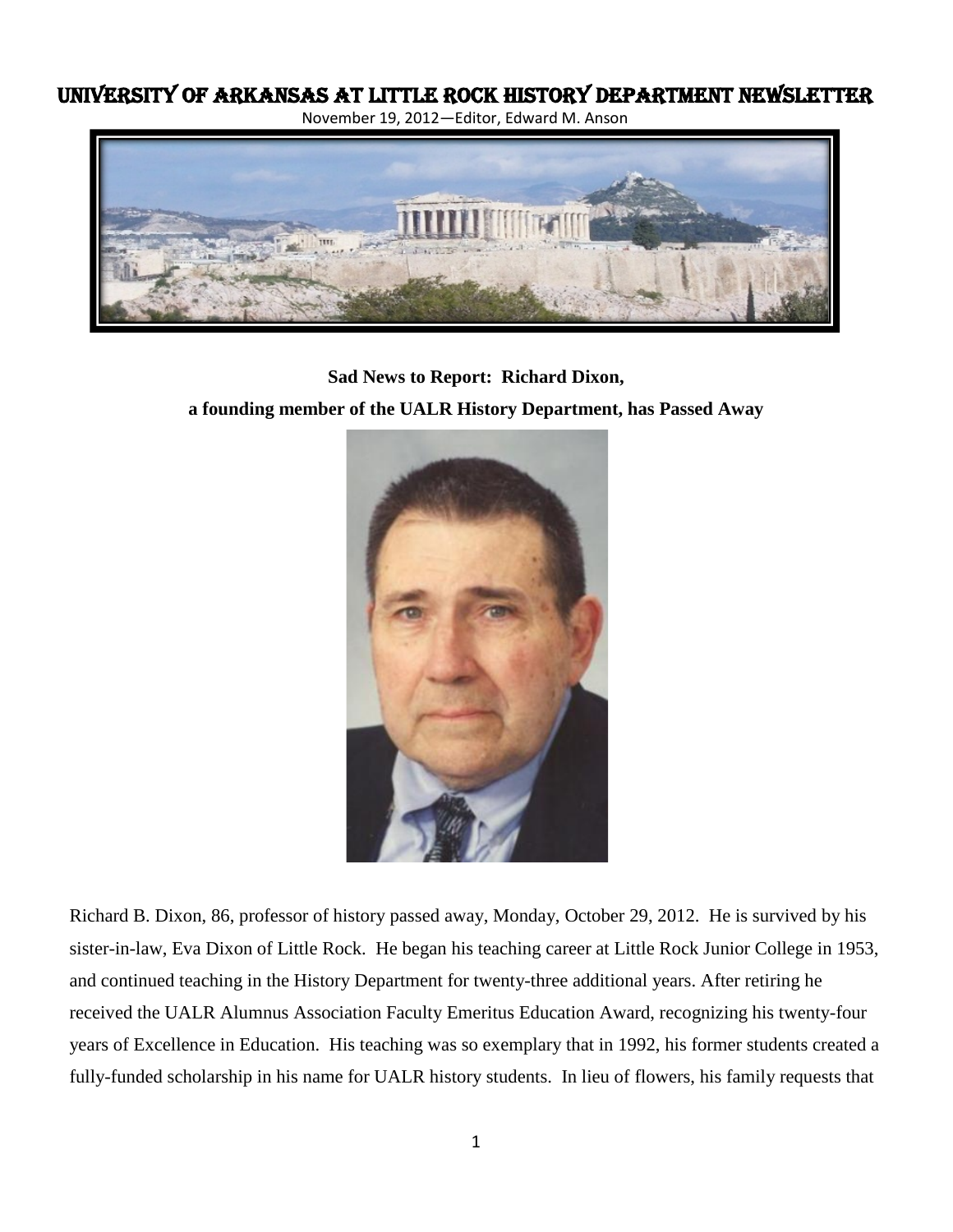memorials be made to: UALR- Richard B. Dixon Scholarship Fund, 2801 S. University Ave., Little Rock, AR 72204.



**New Minor in Race and Ethnicity**

**Official dedication of the Institute on Race and Ethnicity**

The History Department saw the launch of a new minor program in Race and Ethnicity in fall 2012. The minor is a joint initiative with the UALR Institute on Race and Ethnicity. To complete the minor, students must take RACE 2301 Introduction to Race and Ethnicity, taught by Institute director Dr. Adjoa Aiyetoro, HIST/RACE 4356/5356 History of Race and Ethnicity in the United States, taught by History Department Chair Dr. John Kirk, and twelve hours of electives. History classes in the program include HIST 3355 American Civil War and Reconstruction 1848-1876, HIST 3371 Colonial Latin America, HIST 3380 The Indian in American History, HIST 4327 Africa in World History, HIST 4328 South Africa in World History, HIST 4338 Holocaust, HIST 4358/5358 Civil Rights Movement Since 1954, HIST 4368 African American History to 1865, HIST 4369 African American History from 1865, HIST 4378 The History of U.S.-Latin America Relations.

# **Program Review**

In fall 2012 and spring 2013, the History Department will for the first time be conducting a program review under the Arkansas Department of Education's new rubric. The review is extensive, with around 100 pages in the main document, around 100 pages of individual faculty information, and around 600 pages of syllabi.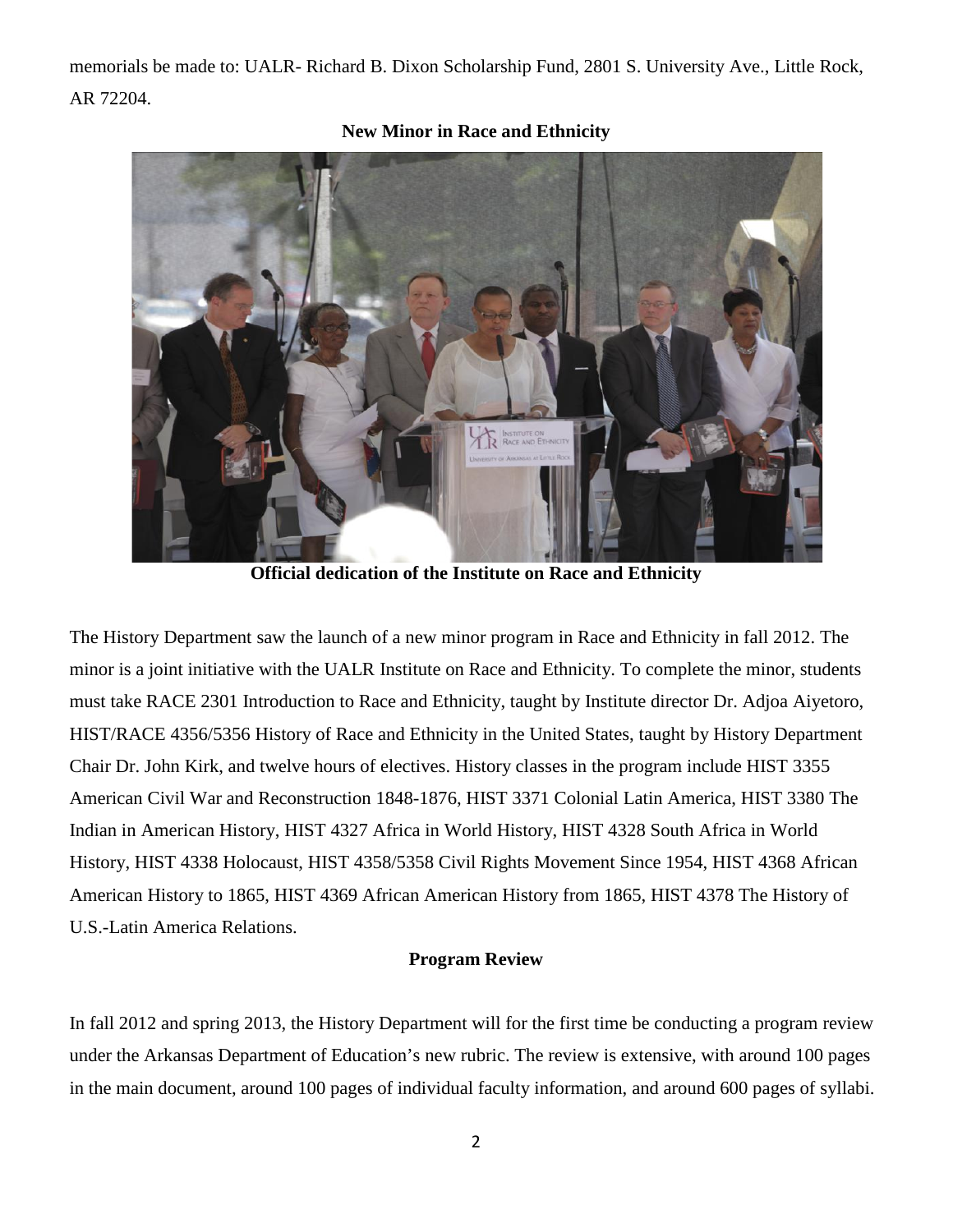The review also includes surveys of current majors, alumni, and employers. The Department was very gratified to discover that all three constituencies viewed faculty members and their expertise as the Department's greatest asset. The figures compiled for the review also revealed that the History Department teaches the largest number of students per full time faculty member of any department in the College of Arts, Humanities and Social Sciences (CAHSS). It is also a pioneer in the use of new technology. Each semester, the History Department offers twice as many online sections of classes than any other department in CAHSS. Given the system-wide push for the use of online technology across the University of Arkansas system under new president Dr. Donald Bobbitt, this puts the department in a strong position for the future. As its main goals and objective for the future, the Department identified the need to be more proactive in raising development funds in the face of declining state funding for higher education, the need for more new faculty hires to meet student demand for a wider range of classes, and the need for even greater efforts for student recruitment, retention and success in the face of the state's commitment to double the number of graduates in Arkansas in the next fifteen years.

#### **Graduate Student Successes**

Three of our Public History M.A. students had papers accepted and participated in a panel at the Graduate Association for African American History 14th annual conference at the University of Memphis on November 1-2, 2012. Andrea Ringer presented on Gov. Winthrop Rockefeller's commutation of the death sentences of fifteen men (thirteen of whom were African American) in 1970; Sara Riva presented on local litigation and legislation during the 1957 Little Rock School Crisis; and Allison Yocum presented on Arkansas's response to the assassination of Dr. Martin Luther King, Jr. in 1968. All three papers were based on the thesis work of the students. Andrea and Allison will graduate from the program in fall 2012 and Sarah in summer 2013. Andrea, along with another Public History M.A. student, Donna Shelton (who is also a staff member at the UALR Institute on Race and Ethnicity), have had papers accepted for the Arkansas Historical Association annual conference at Helena, Arkansas, in April 2013. Donna will present on the topic of African Americans and Rosenwald Schools in Eastern Arkansas.

#### **Other Public History News**

The Public History MA program is on pace to have six graduates in 2012. Jennifer Knight, Sarita Riley, and Amanda Whitley received their MA degrees in May 2012. Allison Hiblong, Tony Rose, and Andrea Ringer plan to graduate in December 2012. Public History currently has nine Graduate Assistants placed at Public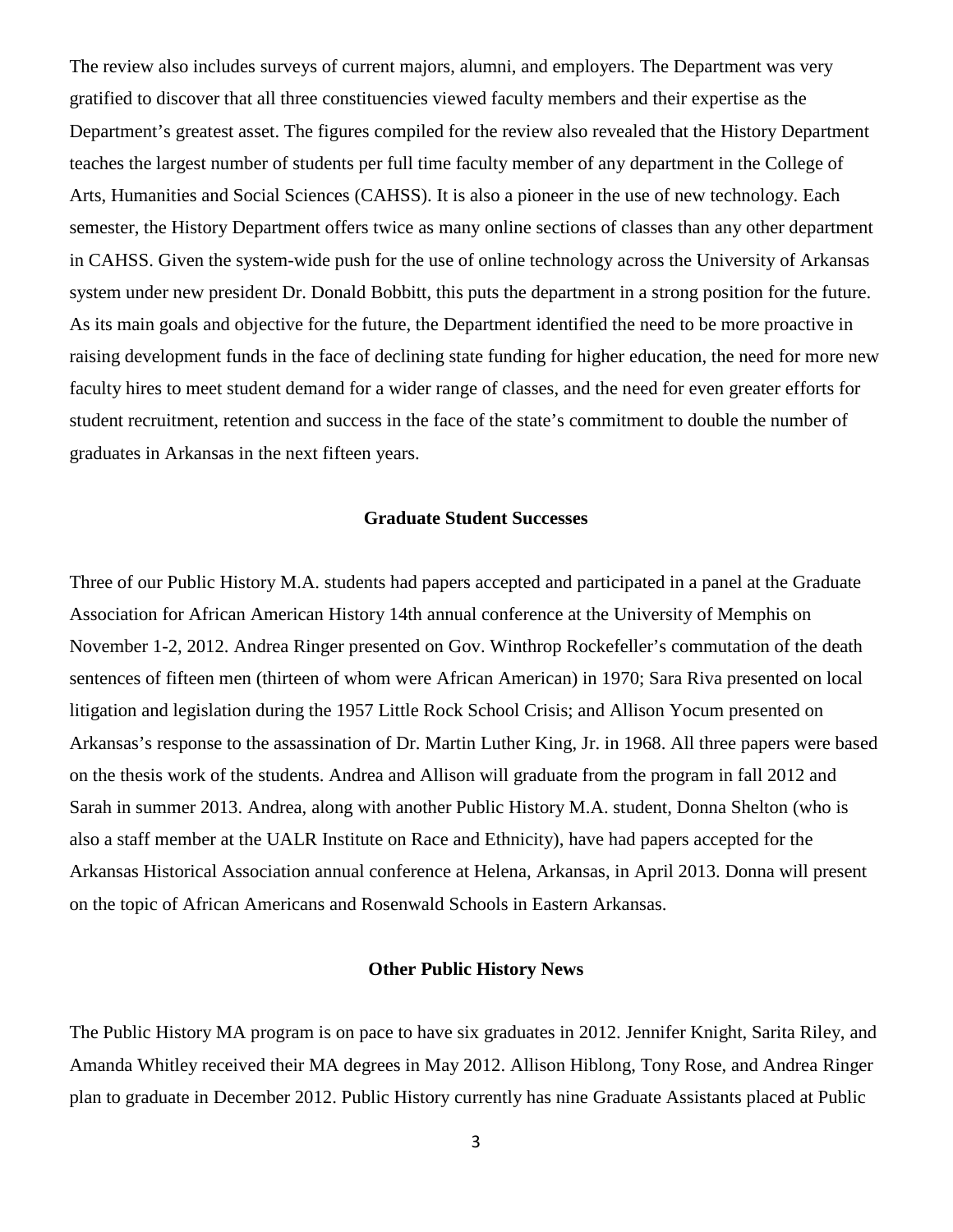History institutions in Little Rock. Three Graduate Assistants work at the Clinton Presidential Library (we received funding for two of these positions from the National Archives in Washington DC). Two Graduate Assistants work at the Arkansas Studies Institute, one with the Butler Center for Arkansas Studies and two with the Center for Arkansas History and Culture (the UALR Archives). Our other Graduate Assistants work for the MacArthur Military Museum, UALR's Institute on Race and Ethnicity, and the Preservation Program at the Department of Arkansas Heritage.

### **News from Phi Alpha Theta**

Phi Alpha Theta is headed to the movies next week to screen Lincoln, the new Spielberg biography. A van of folks just took a trip through the autumn foliage to see Crystal Bridges museum; the park is as spectacular as the art collection. We hope to float the Caddo in the Spring. Mason Qualls, the president of our chapter, would be delighted to tell you more about what we're up to.

## **History Department Technology Room Expansion**

Building on its successful pilot project to create a dedicated technology room in the department, with four computers open to student use, the History Department successfully applied for and was awarded an Integrated Department Technology Funding Grant from CAHSS of \$8,763.79 to double the size of the space and add another four computers. The project will contribute to student success in several ways. Firstly, it will provide enhanced student access to the latest technology. Secondly, by expanding the current technology room, it will provide a usable teaching space for small group student and faculty technology training. Thirdly, it will specifically help History/Secondary Education majors who can take their Praxis tests in the department, and Geography minors who can use GIS technology software on the computers. Fourthly, it will provide an enhanced communal space for student interaction and allow the formation of more small-group learning communities in the department. Finally, it will provide a convenient drop-in point for students who are taking hybrid classes and/or a mixture of online and on campus classes to navigate between the two teaching modes.

### **Historians Participate in the Donaghey Scholars Program**

Established in 1984, the Donaghey Scholars Program is the honors program at the University of Arkansas at Little Rock. With a generous financial package, interdisciplinary core curriculum, study abroad, and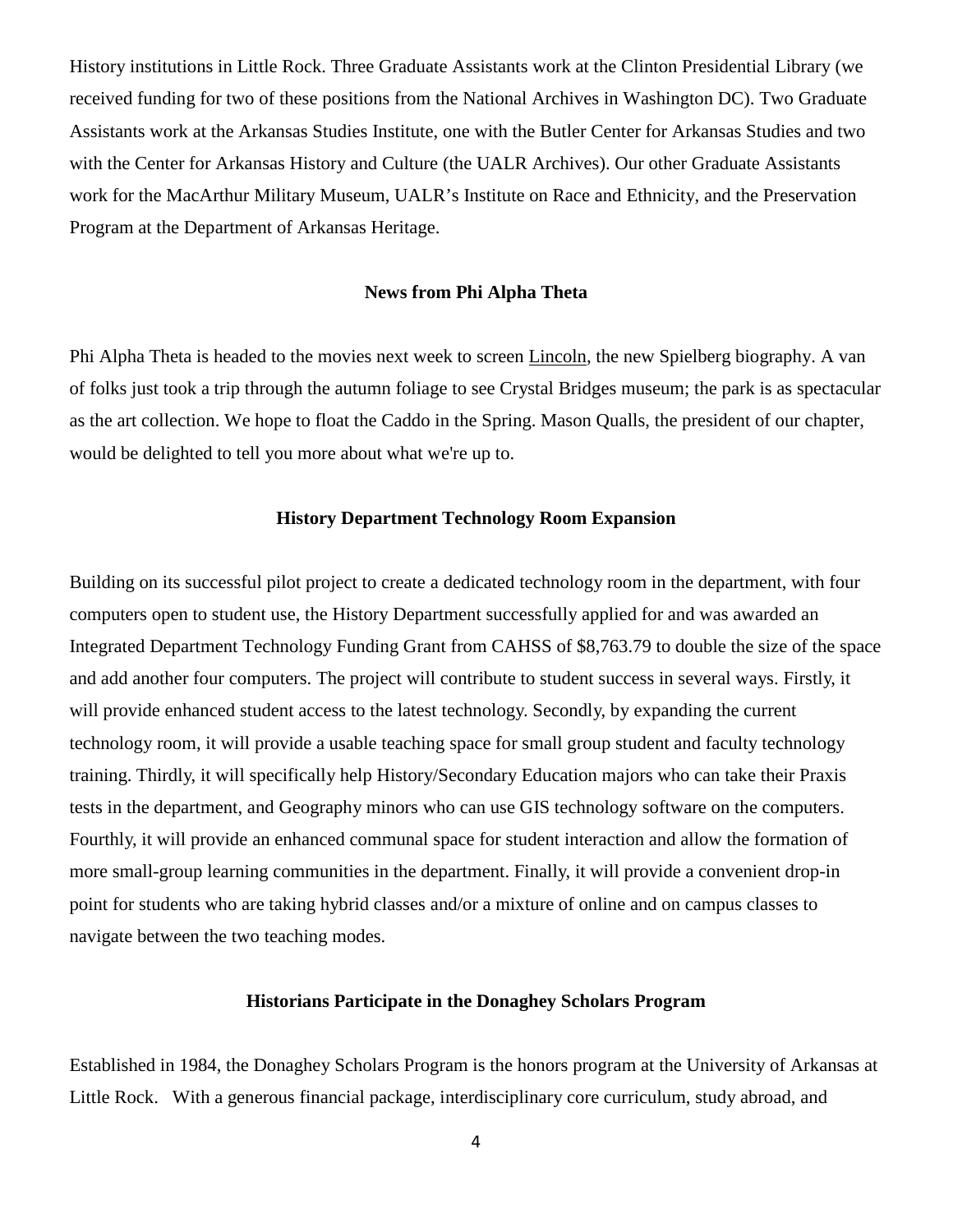supportive community, the Donaghey Scholars Program offers a distinctive learning environment for undergraduate studies. Within its curriculum are three classes taught primarily by members of the Department: The History of Ideas I, II, III. The original committee that created the program also included two historians: The late Harri Baker and Edward Anson; a number of members of the department, present and past, have served on the Program Council. Drs. Anson, Thomas Kaiser, Jeff Kyong-McClain, and Laura Smoller have and are teaching the History of Ideas courses. The program has long been a fruitful source for History majors.



 **Faculty News**



**Edward Anson,** Professor of History, currently has three books in press: *Alexander the Great: Themes and Issues,* Continuum Press, London, New York, Doha, and Sydney; *Alexander's Legacy: The Age of the Successors*, Wiley-Blackwell, Oxford and Malden, MA; and a co-edited volume, *After Alexander: The Time of the Diadochi,* Oxbow Books, Oxford, all due to be published next May. He published "Discrimination and Eumenes of Cardia Revisited," in *The Age of the Successors.* Peeters Academic Publishers. Leuven. He is also a faculty senator and chairs the Senate's Faculty Governance Committee, which reviews all departmental by-laws to ensure that they comply with Board and University policies, and that the rights of faculty are well protected. He gave a presentation to the University History Institute, titled, "Counter-Insurgency and the Lessons of Alexander the Great," April 3, 2012.

**Clea Bunch,** Associate Professor of History, was promoted to the rank of Associate Professor and tenured this year.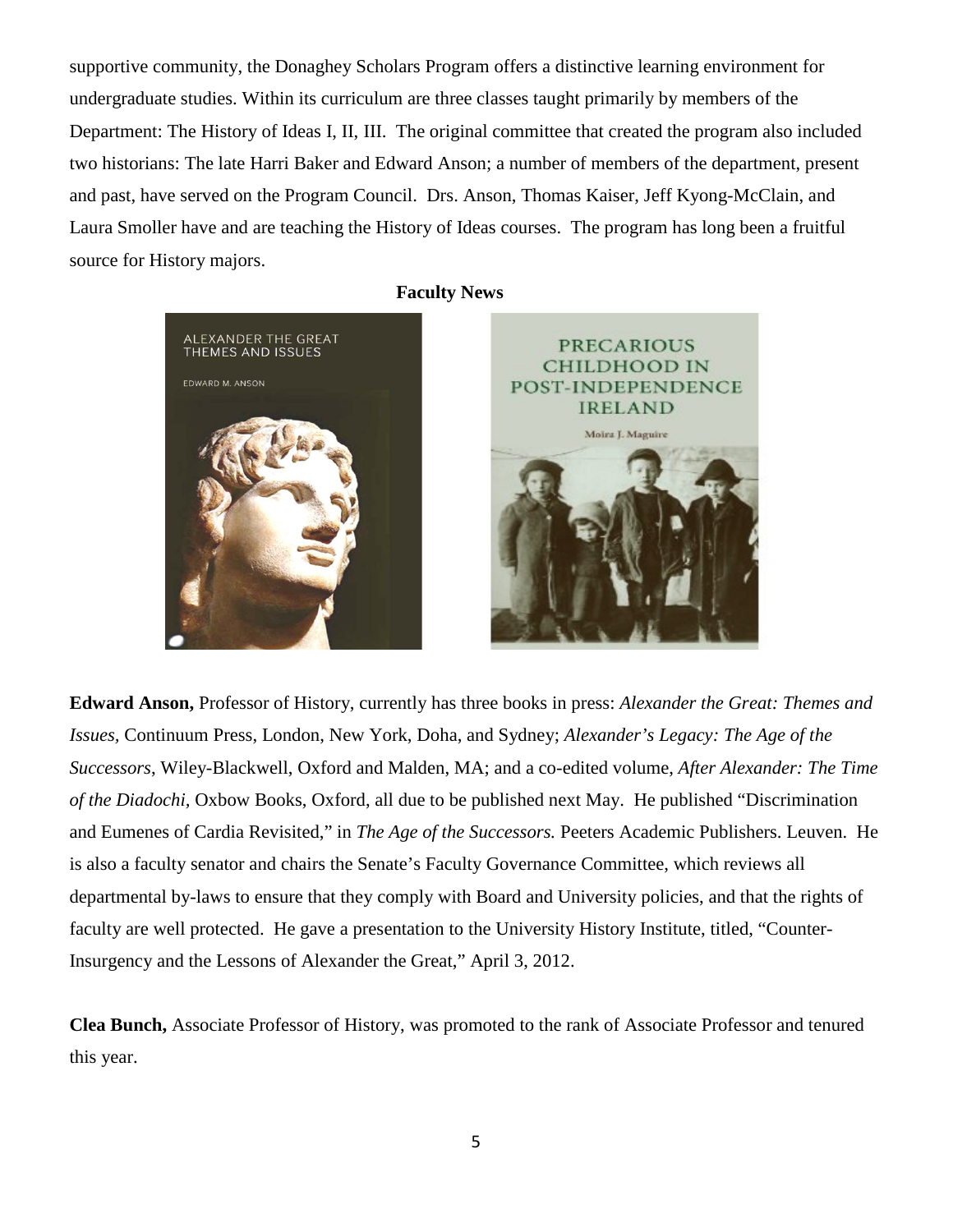**Thomas Kaiser,** Professor of History, published, "The Public Sphere: In Search of the 'Shadowy Phantom'" in William Doyle, ed. *The Oxford Handbook of the Ancien Régime* (Oxford U. Press, 2012), 409- 28; delivered a paper to the Society for French Historical Studies, "Abandoning Dynasticism and Imagining Counter-Revolution: The Nootka Sound Crisis and the Recasting of Foreign Policy in the Early French Revolution," on March 23; gave a comment on Panel "Law and Economy in the French Revolution," to the Society for French Historical Studies, on March 24; gave a public lecture, "Diamonds were not a Queen's Best Friend: Marie-Antoinette and the Diamond Necklace Affair," to CALS Thompson Library on March 27.

**Barclay Key**, Assistant Professor in History, joined the UALR History Department this fall. He received his Ph.D. from the University of Florida in 2007 and for the past four years has taught African American History and the History of the American South at Western Illinois University. Dr. Key is the recipient of a Fulbright Lecturing Award to Poland for 2009-2010. His book manuscript *Race and Restoration: Churches of Christ and the Black Freedom Struggle* is currently under contract with Louisiana State University Press. Key is currently working on a manuscript tentatively titled, "The Colors of Confession: Racial Reconciliation during the Long Civil Rights Movement." He has published "From 'Lawrence County Negro' to National Hero: The Commemoration of Jesse Owens in Alabama," in *Destination Dixie: Tourism and Southern History*, ed. Karen L. Cox (Gainesville: University Press of Florida, 2012), wrote a piece during the recent Olympics "Remembering Jesse Owens—An Olympian from the Deep South," on *Pop South*, ed. Karen L. Cox, available at [http://southinpopculture.com/2012/08/03/jesse-owens-race-and-the](http://southinpopculture.com/2012/08/03/jesse-owens-race-and-the-commemoration-of-an-olympian-in-the-deep-south/)[commemoration-of-an-olympian-in-the-deep-south/,](http://southinpopculture.com/2012/08/03/jesse-owens-race-and-the-commemoration-of-an-olympian-in-the-deep-south/) and has submitted "Civil Rights Inactivism: Richard Nathaniel Hogan and the 'Enemies of Righteousness,'" in *Race and Ethnicity in Arkansas: Perspectives on the African-American and Latina/o Experience*, ed. John A. Kirk. He and John also served on a panel titled "Thank God for Mississippi!: Perspectives on the Civil Rights Movement in Arkansas," University of Mississippi, "Opening the Closed Society: 50 Years of Integration," October 15, 2012, Oxford, Mississippi.

**John A. Kirk**, George W. Donaghey Professor and Department Chair, has continued to write, publish and broadcast including: "Another Side of the Sit-Ins: Nonviolent Direct Action, the Courts, and the Constitution," in *From Sit-Ins to SNCC: The Student Civil Rights Movement in the 1960s*, edited by Iwan Morgan and Phillip Davies, 23-40, University Press of Florida, 2012; "Housing, Urban Development and the Persistence of Racial Inequality in the Post-Civil Rights South" reprinted in *The New Black History: Revisiting the Second Reconstruction*, edited by Manning Marable and Elizabeth Hinton, Palgrave Macmillan, 2011; "Breaking the Color Line: SNCC Made It Work," cover story in the *Arkansas Times*,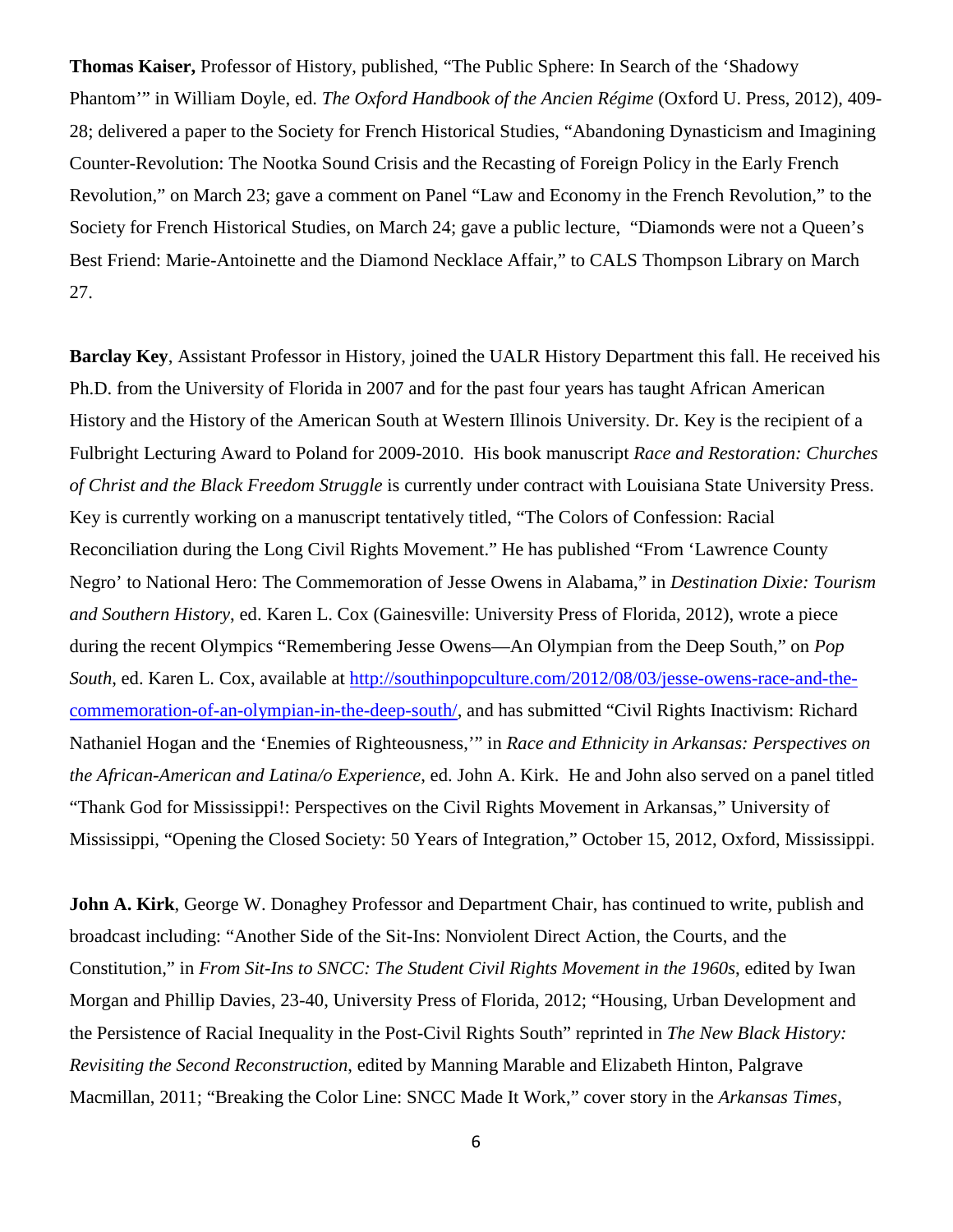February 1, 2012, 1, 14-17; "The Election that Changed Arkansas Politics: Winthrop Rockefeller's Historic 1966 Victory," cover story in the *Arkansas Times*, March 28, 2012, 13, 15-20, 22-23; thirty-six "Arkansas Moments," one-minute vignettes on Arkansas history broadcast by University of Arkansas at Little Rock NPR Public Radio KUAR (the series has its own microsite on KUAR with transcripts and podcasts available here: [http://www.kuar.org/arkansasmoments/index.1.html\)](http://www.kuar.org/arkansasmoments/index.1.html); nine "Rockefeller Moments," one-minute vignettes on the life of former governor Winthrop Rockefeller to mark the centennial of his birth, broadcast by University of Arkansas at Little Rock NPR Public Radio station KUAR (the series has its own microsite on KUAR with transcripts and podcasts available here:

[http://www.kuar.org/rockefellermoments/index.1.html\)](http://www.kuar.org/rockefellermoments/index.1.html); authored monthly blogs in 2012 for UALR's contribution to the Winthrop Rockefeller Centennial Celebration website

[http://www.livethelegacy.org/centennial-blog;](http://www.livethelegacy.org/centennial-blog) interviewed for "UALR Kicks Off Black History Month," Channel 4 Little Rock evening news, February 1, 2012, [http://arkansasmatters.com/fulltext?nxd\\_id=505072;](http://arkansasmatters.com/fulltext?nxd_id=505072) interviewed for "Federal court reviewing Arkansas desegregation funding case"

[http://www.huffingtonpost.com/2011/09/19/federal-court-reviewing-a\\_n\\_971021.html,](http://www.huffingtonpost.com/2011/09/19/federal-court-reviewing-a_n_971021.html) a Reuters news piece on school desegregation litigation in Little Rock, which appeared in 17 publications and was cited in *The Huffington Post*. I also acted as consultant for a young reader's book by Shelly Tougas, *Little Rock Girl 1957: How a Photograph Changed the Fight for Integration* (Compass Point Books, 2012) in the *Captured History* series. On February 2, 2012, Professor Kirk appeared on the small screen as an historical expert in Sharon LaCruise's documentary *Daisy Bates: First Lady of Little Rock*, about the life of the Arkansas civil rights leader, which aired as part of PBS's Independent Lens series to an estimated 5 million people nationwide. The previous November UALR sponsored the world premiere screening of the documentary through its Mabel and Santo Formica Endowment. In addition he delivered papers to the Arkansas Association of College Teachers (AACHT) conference in Little Rock on "Battle Cry of Freedom: Little Rock, Arkansas, and the Freedom Rides at Fifty"; the annual Robert B. Walz Lecture in Arkansas and Regional History at the Southern Arkansas University, Magnolia, on "Arsnick: the Student Nonviolent Coordinating Committee in Arkansas"; a talk as part of a panel on "Race and Politics in Arkansas" for the Political Animals monthly meeting at the Governor's Mansion, in Little Rock; a presentation at the History Department's Evenings with History annual series at the Historic Arkansas Museum, Little Rock, on "'A Movement is more than a Moment: The African American Civil Rights Struggle in Arkansas since 1940"; a talk on "Winthrop Rockefeller's Legacy to Arkansas Politics" at the Conference on Political Reform in Arkansas held at the Winthrop Rockefeller Institute, Petit Jean Mountain, Morrilton; a paper on "Rockefeller, Race and Ethnicity" at the Race and Ethnicity in Arkansas: Perspectives on the African American and Latina/o Experience conference, Darragh Center, Public Library, Little Rock (which he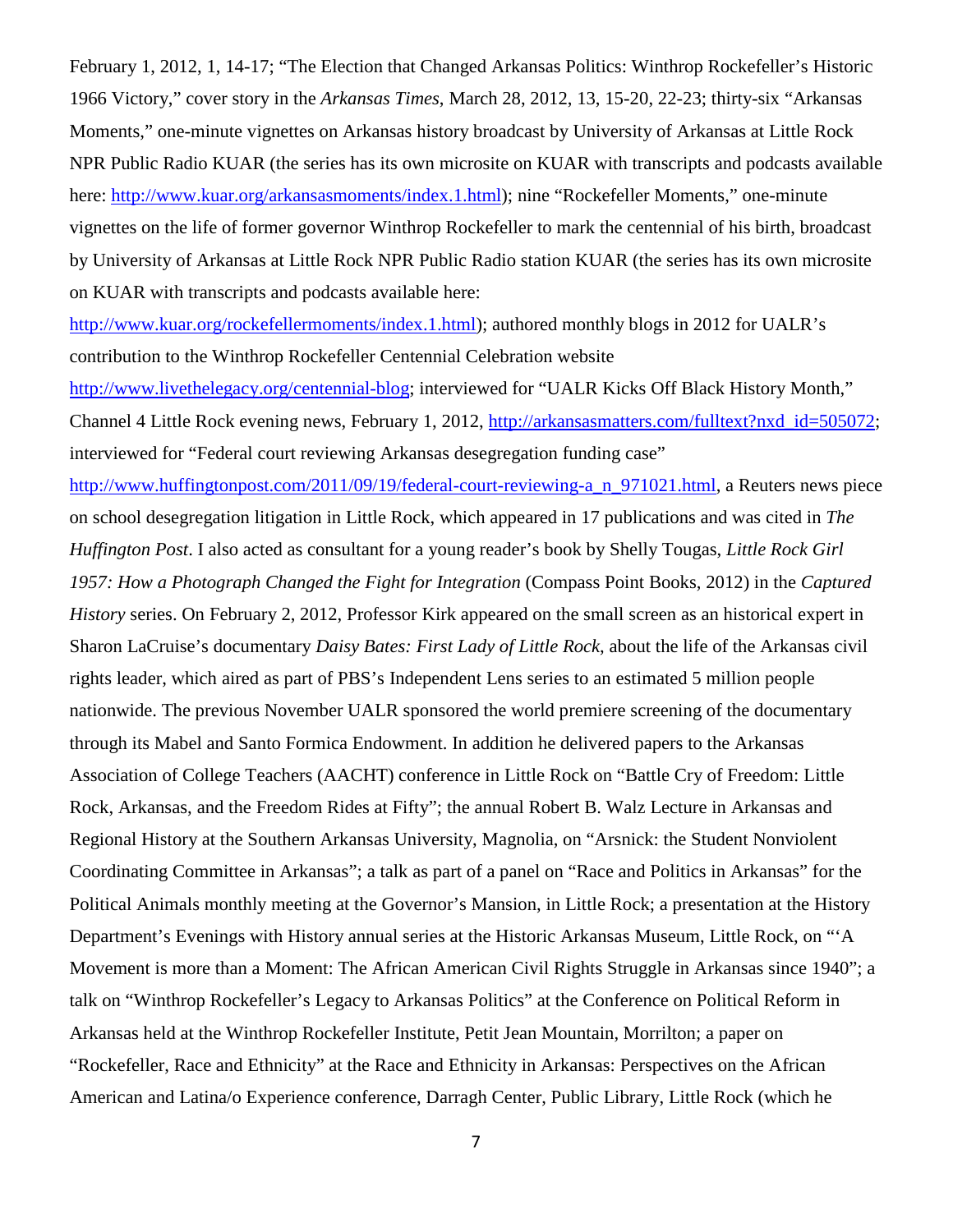organized as part of the Rockefeller Centennial—look forward to an edited conference volume of top young scholars in the field appearing in the near future—more details on the conference here:

[http://www.ualrexhibits.org/rockefeller/events/race-and-ethnicity-in-arkansas-perspectives-on-the-african](http://www.ualrexhibits.org/rockefeller/events/race-and-ethnicity-in-arkansas-perspectives-on-the-african-american-and-latinao-experience/)[american-and-latinao-experience/\)](http://www.ualrexhibits.org/rockefeller/events/race-and-ethnicity-in-arkansas-perspectives-on-the-african-american-and-latinao-experience/); and the paper "How Arkansas transformed from one of the most Democratic states to one of the most Republican, 1966-present," at the Historians of the Twentieth Century United States annual conference, Roosevelt Studies Center, Middleburg, The Netherlands. Kirk continued to serve as a member of the *Arkansas Historical Quarterly* editorial board (completing my ninth year) and taught one of the core classes on UALR's new Race and Ethnicity minor, which is housed in the History Department and for which he serves as coordinator and student advisor. He also taught a Public History MA Directed Study and one of the students on that class, Sarah Riva, won the Arkansas Historical Association's Lucille Westbrook Award for the best manuscript article on a local Arkansas topic that deals with some phase of neighborhood, city, county, or regional Arkansas history or some person associated with local Arkansas history. Sarah's article "Desegregating Downtown Little Rock: The Field Reports of SNCC worker William "Bill" Hansen, October through December 1962" will be published in the *Arkansas Historical Quarterly* this fall. Sarah, along with another Public History MA student, Dewey Dykes, also won first place in UALR's Graduate Competition, Student Research and Creative Works Expo, Arts Category. Over Spring Break 2012, Kirk accompanied a Study Abroad trip to China with two other history department faculty, Jeff Kyong-McClain and Jess Porter, and 14 UALR students. The trip visited Chengdu, Xi'ian and Beijing. They also visited UALR's partner institution the Southwest University of Science and Technology (SWUST) in Mianyang where Kirk headed a UALR delegation that met with the university Chancellor and President and where he also gave a talk to a class of 80 students about Arkansas history. Further details of the trip can be found on the SWUST website here <http://news.swust.edu.cn/s/108/t/570/a/29667/info.htm> and on the UALR website here: [http://ualr.edu/www/2012/03/27/ualr-group-tours-chinese-partner-school/.](http://ualr.edu/www/2012/03/27/ualr-group-tours-chinese-partner-school/)

**Jeff Kyong-McClain,** Assistant Professor of History, is teaching two sections of the second half of World Civ and a new course on Modern Korea this fall. Over the summer, he co-led a group of high school teachers on a tour of China and South Korea. He also presented his most recent research on early twentieth century Western attitudes about Tibet, at the annual meeting of the World History Association and at the Tibetan Studies Center of Sichuan University, as a part of their Li Anzhai Memorial Lecture Series. Recent book reviews appeared in the *Journal of World History* and *Church History.*

8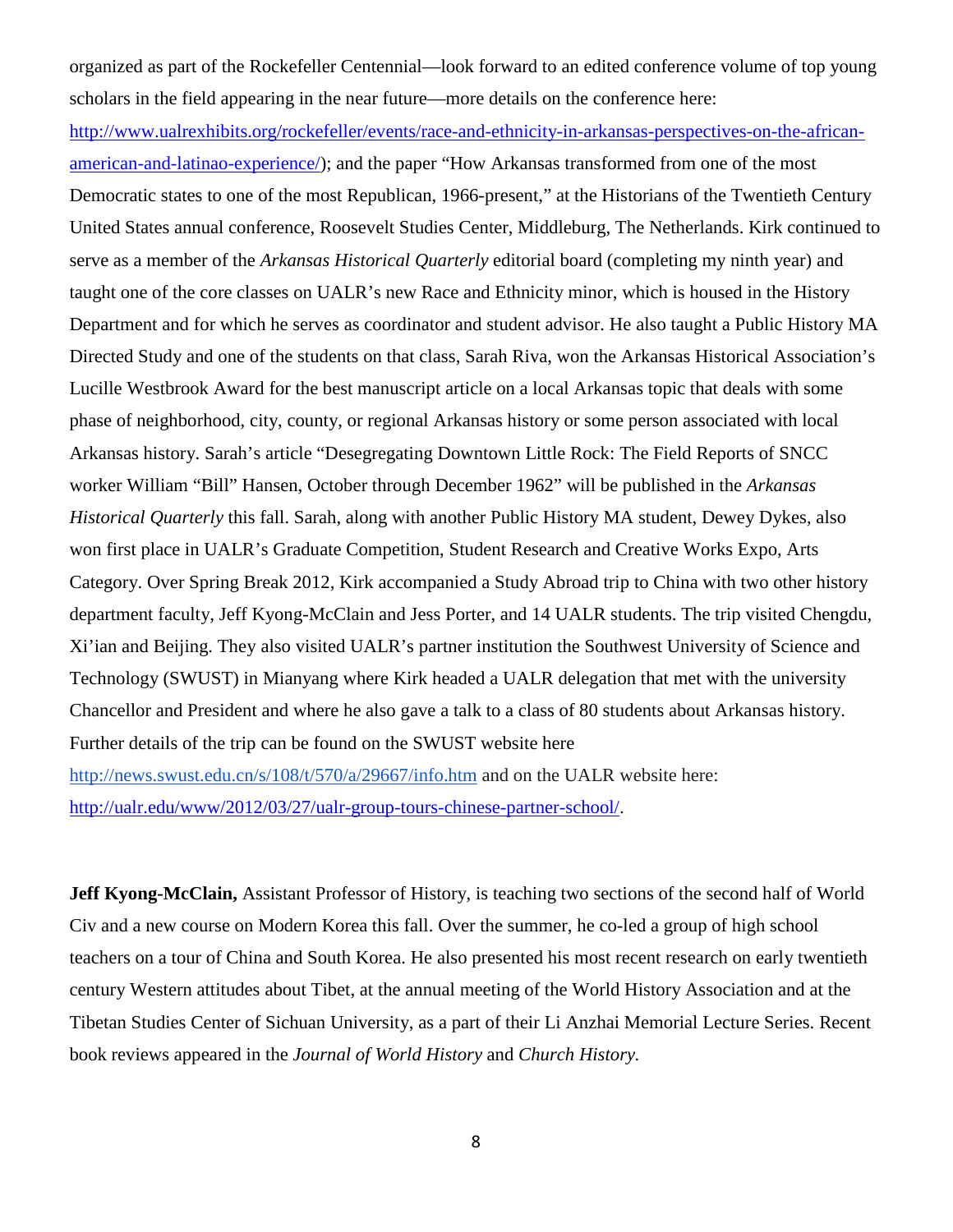**Moira Maguire,** Associate Professor of History, had her book, *Precarious Childhood in Post independence Ireland*, released in paperback by Manchester University Press in July 2012. She recently was asked by Irish Senator Martin McAleese to contribute her expertise to an Irish government established committee investigating state involvement in the operation of Ireland's magdalen asylums. She had book reviews published in the *Journal of British Studies* and *The Historian*, and she reviewed manuscripts for Cambridge University Press, Palgrave MacMillan, and *Journal of the Social History of Medicine*.

**Kristin Mann,** Professor of History, April 27, gave a talk, entitled "Música y danzas en las entradas y misiones del norte de la Nueva España, siglos XVII-XVIII," via videoconferencing for the Seminario de Música en la Nueva España y el México Independiente at the National University of Mexico (UNAM) Instituto de Investigaciones Estéticas. She also participated in the Winthrop Rockefeller Centennial Celebration program, working with Little Rock's Rockefeller Elementary to produce an art exhibit on the former governor that was displayed in the Arkansas Studies Institute over the summer.

**Johanna Miller Lewis,** Professor of History, Associate Dean of the Graduate School, received two grants for the Stabilization and Restoration of the Japanese American War Relocation Cemetery at Rohwer, Arkansas. \$250000 from the Japanese American Confinement Sites program for the National Park Service and \$25000 from the Darragh Foundation, Little Rock, AR. Public History MA grad student Tamisha Cheatham wrote the grant to the Park Service and is assisting with the project.

**Carl Moneyhon**, Professor of History, continued his efforts at being scholarly productive despite his increasing post-modernist skepticism that has grown since his "Searching for Johnny Reb and a Usable History: A Historians Journey" given at last year's AACHT meeting. A book chapter, The Democratic Party, the Ku Klux Klan, and the Politics of Fear," appeared in Kenneth W. Howell's *Still the Arena of Civil War: Violence and Turmoil in Reconstruction Texas, 1865-1874*. He also published book reviews in the *Arkansas Historical Quarterly* and *Louisiana History*. He made several presentations at scholarly venues, including "The Meaning of the Civil War in Its Immediate Aftermath:" for the Walter Prescott Webb Society in Texas and "The Struggle for Freedom: African-American Arkansans after Emancipation," at the Rockefeller Conference on Race and Ethnicity. Scholarly/public presentations included "Reconstruction in the West: A Second Civil War," at the National Parks Service symposium on the American Civil War West of the Mississippi River, "A House Divided: Political Dissent in Arkansas in 1862," at the Old State House Symposium on the Civil War in Arkansas, and "Invasion or Liberation: Union Loyalty in Civil War Arkansas," at the Central Arkansas Library's Legacies at Lunch series. He was moderator for a panel

9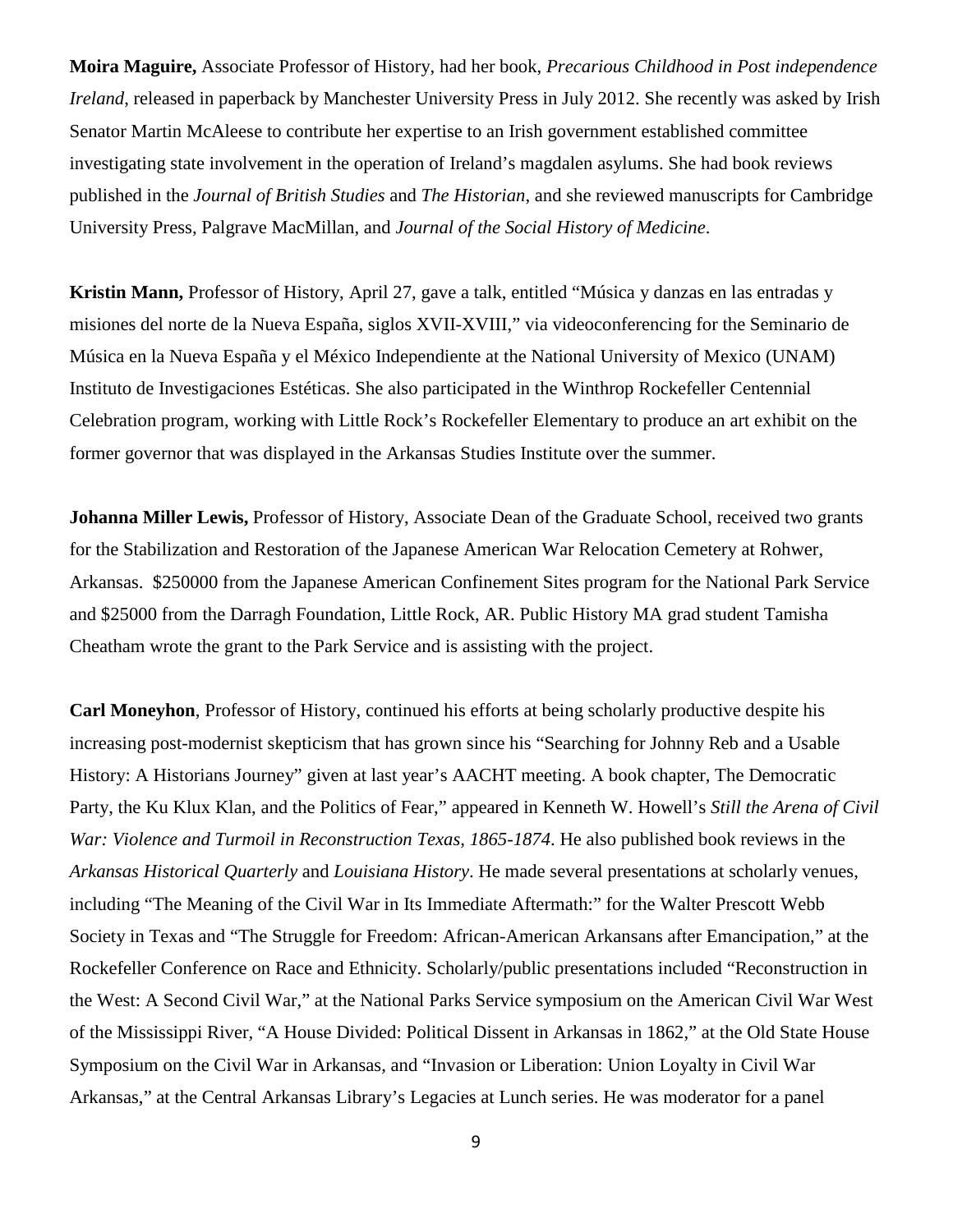entitled "Did the Confederacy Ever Have a Chance? State of the Research and the Question" at the Mid-America Conference on History. The public's demand for all things Civil War brought about an interview with Reuters News Service on the David O. Dodd phenomenon, a talking-head photo shoot for a proposed feature film on Dodd, a similar appearance for the Old State House's "Wall of Fire" exhibit, a noteworthy interview on Little Rock's NBC television affiliate on "Why Should We Remember Robert E. Lee's Birthday," and numerous pod-casts on the Civil War for Arkansas Historic Preservation. He admits to looking forward to continued activities through 2025 as we move from the celebration of the Civil War sesquicentennial to the much-anticipated Reconstruction remembrance.

**Jess Porter,** Assistant Professor of Geography, published his second teaching text with Pearson in 2012. "Encounter Human Geography" utilizes digital globes and multimedia content to teach concepts of human geography. He also published "Lessons from The Dust Bowl: Human-Environment Education on the Great Plains" in the Journal of Geography. He gave an invited lecture on the Great Plains environment to the College of Engineering and Environmental Science at Southwest University of Science and Technology in Miangyang, China and presented at the Southwest Association of American Geographers in Austin, Texas on patterns of segregation in Little Rock. His Dust Bowl research was featured in a new program called "Worst Weather Disasters" on The Weather Channel. Lately, Jess has been working on two proposals for the National Endowment for the Humanities related to his Dust Bowl research.

**Charles Romney,** Assistant Professor and Coordinator of Public History, recently gave invited talks at Boston University and at Claremont Graduate University. He also presented a paper at the joint meeting of the Organization of American Historians and the National Council on Public History. He gave a talk in the "Evenings with History" series on human rights in March. In August the American Library Association, Oklahoma State University, and Mount Holyoke College submitted a grant application to the National Endowment for the Humanities for a traveling exhibit on the "Dust Bowl" with Charles and his colleague Jess Porter as co-curators. Finally, in September Charles started service on UALR's Digital Humanities Collective, a group with a mission too secret to reveal to the wider world at present. Stay tuned.

**Susanah Shaw Romney**, Assistant Professor in History, joined the UALR History Department this fall, after teaching as a Visiting Assistant Professor last year. She will teach Early American history. She received her Ph.D. from Cornell University, where she worked with Prof. Mary Beth Norton, concentrating on the colonial past in North America. Susanah's research focuses on the seventeenth-century Dutch empire. Her first book, under contract with the Omohundro Institute of Early American History and Culture series at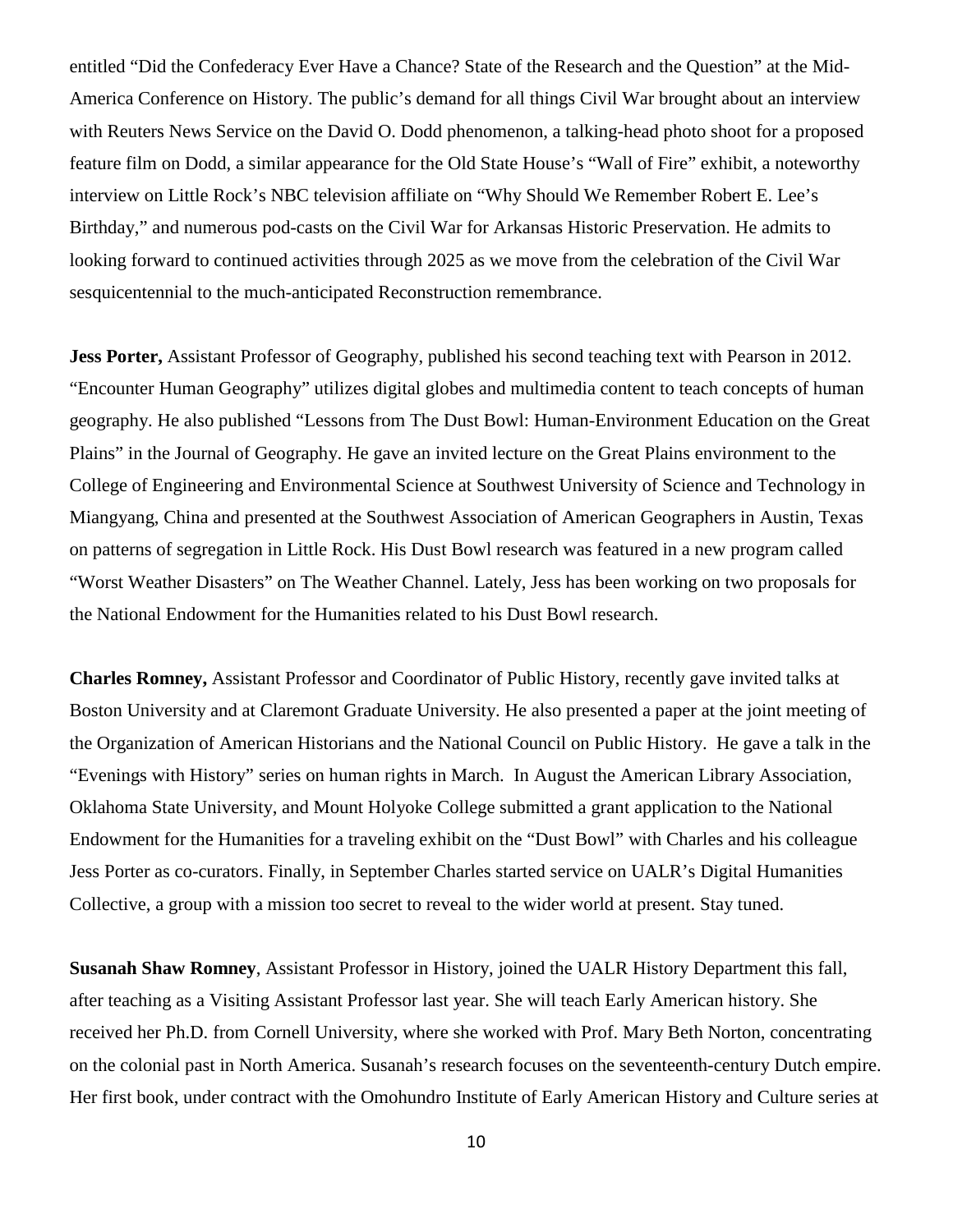UNC press, looked at social networks in the Hudson Valley and Amsterdam. Her current research investigates claims to space along cross-cultural frontiers throughout the Dutch world, from Manhattan to Cape Town to Jakarta. This fall she is teaching the US History Survey and a course on Frontiers in Early America. In the spring, she will also be offering a class on Colonial America.

**Frances Ross**, Assistant Professor of History, has completed preparing a volume of biographical essays of U. S. district judges of Arkansas. Individual essays were authored by attorneys, judges and historians. Ross is presently working on a study of Logan H. Roots, Arkansas businessman in the late 19th Century, and remains a member of the boards of several history related organizations.

**Laura Smoller**, Professor of History, spent the 2011-12 academic on sabbatical, during which time she completed her book *The Saint and the Chopped-Up Baby: The Cult of Vincent Ferrer and the Religious Life of Late Medieval and Early Modern Europe*. The book is slated to be published by Cornell University Press. She also completed a chapter on "Popular religious culture(s)" for *The Oxford Handbook of Medieval Christianity.* In December 2011, she published "From Authentic Miracles to a Rhetoric of Authenticity: Examples from the Canonization and Cult of St. Vincent Ferrer," *Church History* 80, no. 4 (2011): 773-97. June 2012 found her in Rome, the only American at a small, invitation-only workshop called "Approaches to Hagiographic Sources. Miracle Collections, 12th - 15th Centuries. Structures and Functions," held at the Institutum Romanum Finlandiae (Villa Lante), where she presented the paper "Choosing Miracles for St. Vincent Ferrer." And the end of the summer was devoted to revising an article to appear in Alison Frazier, ed., *The Saint from Manuscript to Print*, entitled "The Unstable Image of Vincent Ferrer in Manuscript and Print *Vitae*, 1455-1555." Upcoming engagements include a public lecture and an appearance at Steven Livesey's University of Oklahoma "dream course" on Medieval Science in November, the keynote address at the Barnard Medieval Conference in December, and a paper on "Lust, Demons, and the Dangers of the Bed: Constructions of Chastity in the Life of St. Vincent Ferrer" at the Medieval Academy in April.

**Vince Vinikas,** Professor of History, is working on a study of "The Propaganda of Total War," examining techniques of mass persuasion employed by warring nations during World War II. Last fall, he also had the opportunity to explore archeological sites in Mayan Meso-America, including Palenque, Chicanna, Calukmul, Uxmal, Chitzen Itza, Becan, and Xpujil. His course on "The Indian in American History" was offered this summer.

11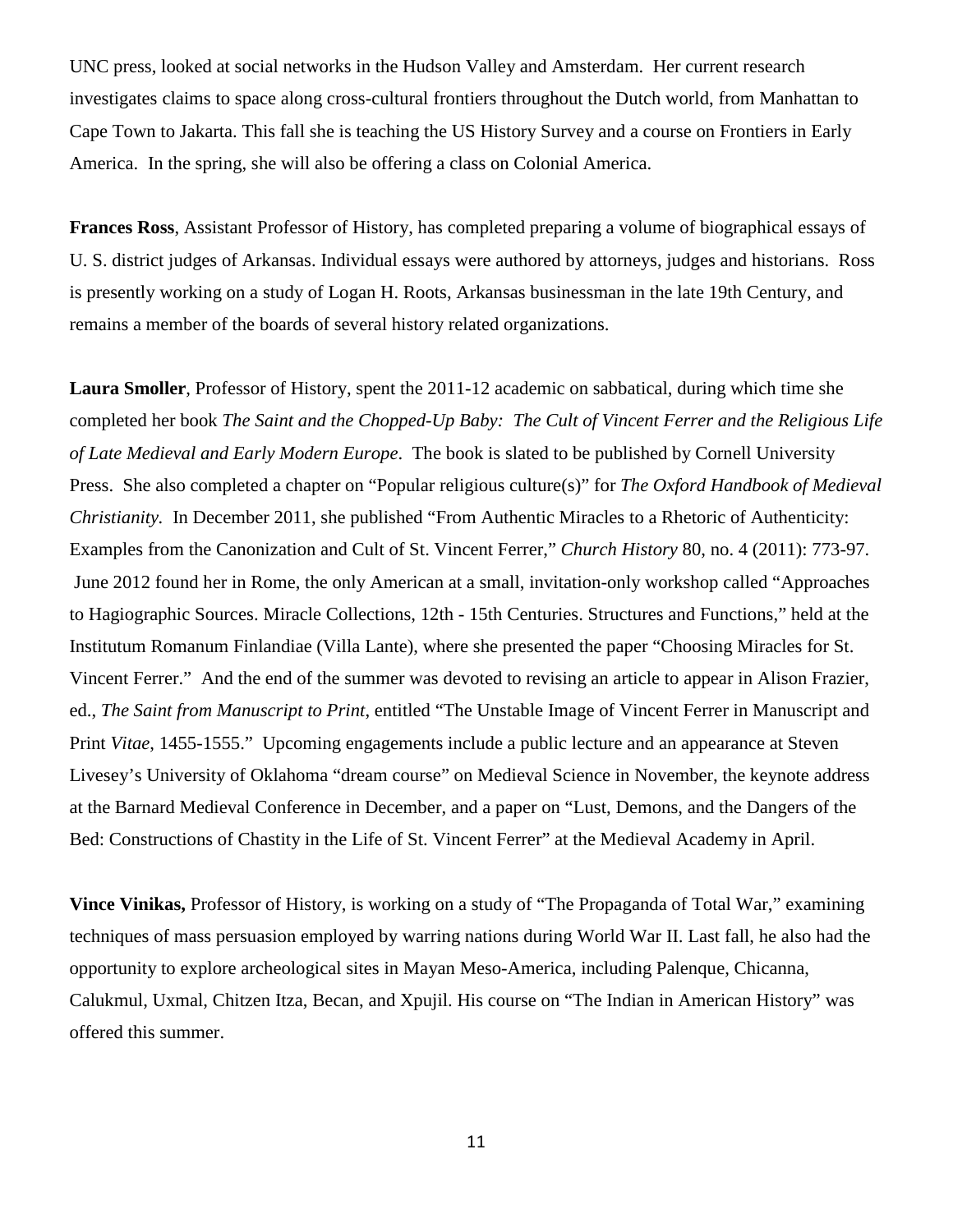#### **UALR History Department Student Scholarships**

The UALR History Department each spring semester awards a number of student scholarships provided by the generosity of donors. The department welcomes additions to these endowments that will allow us to make more awards and to help more of our students. We also welcome and encourage new endowed named scholarships. All contributions are tax deductable.

**Booker-Worthen Scholarship.** Awarded to a full-time or part-time UALR History major with a minimum of 80 credit hours. Academic accomplishment and financial need are considered.

**Craig Powell Memorial Scholarship.** Awarded to a History major with a minimum of 54 credit hours, the last 15 or more having been taken at UALR. A minimum GPA of 3.0 is required. The applicant must demonstrate a positive attitude toward learning.

**David O. Demuth Scholarship.** Awarded to a History major with a minimum of 54 credit hours, the last 15 hours or more having been taken at UALR. A minimum GPA of 3.5 is required. The applicant's potential for further study in History is considered.

**Richard B. Dixon Scholarship.** Awarded to a History major with a minimum of 54 credit hours, the last 15 or more having been taken at UALR. A minimum GPA of 3.0 is required. The applicant must demonstrate a positive attitude toward learning.

**Jack Freshour Scholarship.** Awarded to a Public History M.A. student with a grade point average of 3.0 undergraduate or 3.25 graduate, taking a minimum of 9 hours per semester.

**Little Rock Nine Endowed Scholarship.** Awarded to a Public History M.A. student working in the area of race relations and community development. Academic accomplishment and financial need are considered.

**Mabel W. Formica and Santo D. Formica History Endowment**. Awarded to History students for scholarships and special projects. A portion of the fund also sponsors visiting external speakers in History.